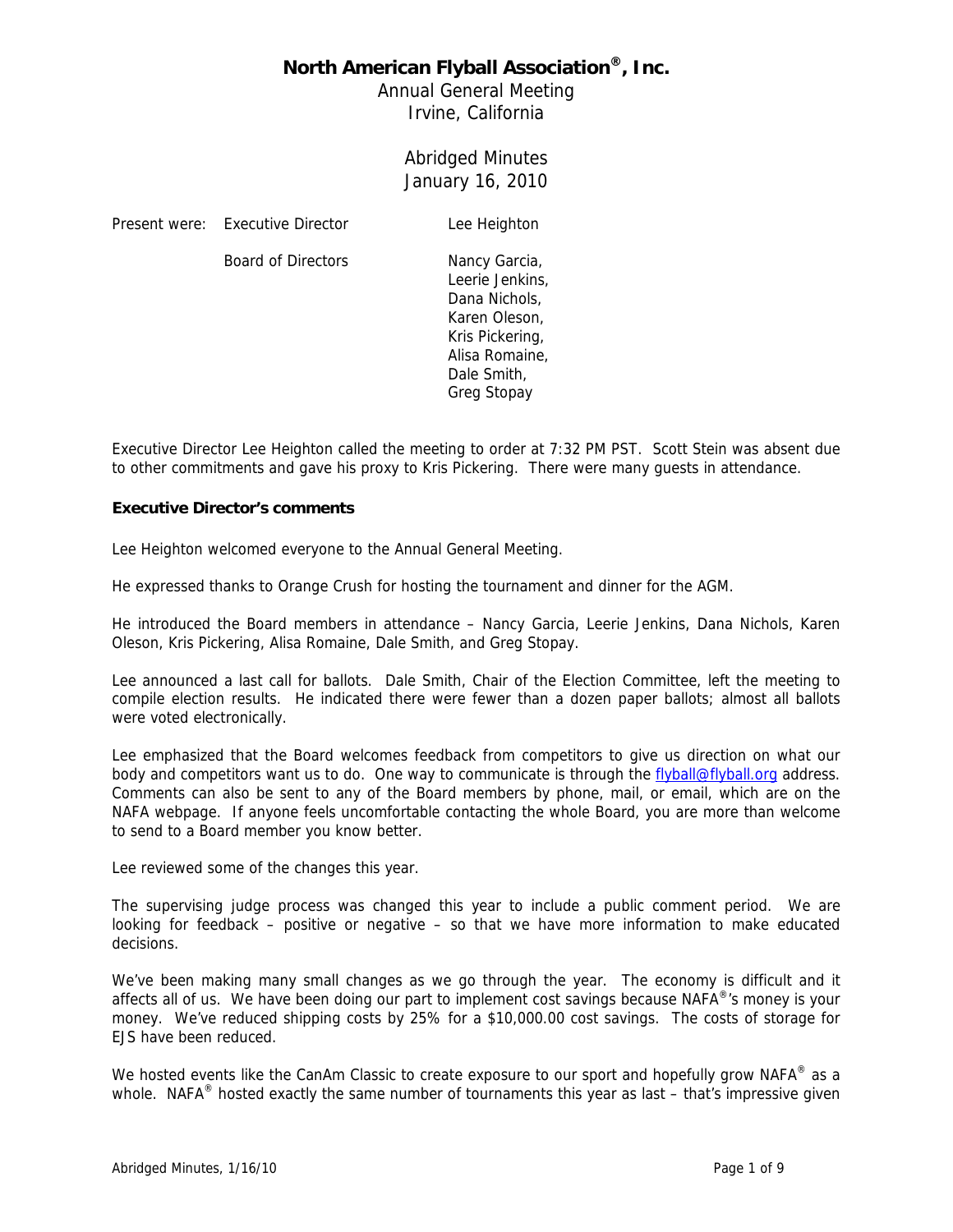Annual General Meeting Irvine, California

### Abridged Minutes January 16, 2010

the state of the economy. This is your sport. You did this. We're looking for your feedback. All of the Board members are very open to feedback.

Lee spoke about the 2009 CanAm Classic. Due to the great commitment from volunteers and Board members, we managed to pull off the largest flyball tournament ever held. There were 120 teams entered on the busiest day. Due to advances in technology, we managed to run four rings simultaneously with one schedule. We hope this year it might be five or even six rings. We rented a huge building this past year and found out it was actually too small. This coming year we have an even bigger building rented. Lee indicated that he knew the location made it difficult for western teams to attend, but encouraged people to come out as volunteers. He thanked Margaret Lyons who travelled out this year from California to be a dedicated worker all three days. NAFA® can help with travel expenses and provide food and lodging to volunteers. Volunteers are critical to our ability to put on a first class event.

This year we had great success with Dan Phillips livestreaming video of the event. He approached us with this concept and we were tried it. We paid \$1000.00 and it was well worth the cost. We had over 70,000 hits on the livestream site. We're planning to do it again this year.

We are actively marketing sponsors for this year's event. We want help. If anyone knows of potential sponsors—even ones unrelated to dog sports--please let us know. Lee announced that a sponsorship video has been developed. We are asking all of our membership, if you know of potential sponsor at any level, contact Nancy Garcia with the Marketing Committee. Any money we receive for this event goes back into our resources to benefit everyone.

#### **Regional Champions**

| 2009 NAFA <sup>®</sup> Champions    |                         |                         |                       |                            |  |  |
|-------------------------------------|-------------------------|-------------------------|-----------------------|----------------------------|--|--|
| Region                              | <b>States/Provinces</b> | Champion                | 1st Runner Up         | 2nd Runner Up              |  |  |
| <b>Regional Champions - Regular</b> |                         |                         |                       |                            |  |  |
| 1                                   | MI OH                   | <b>Slammers</b>         | Spring Loaded         | RPM Dog Sports             |  |  |
| $\overline{2}$                      | <b>ON</b>               | <b>Rocket Relay</b>     | <b>Instant Replay</b> | <b>Border Patrol</b>       |  |  |
| 3                                   | <b>MN ND SD</b>         | Animal Inn              | SuperNova             | <b>Balls Out</b>           |  |  |
|                                     |                         | Bordering on Insanity-  |                       |                            |  |  |
| 4                                   | <b>IL IN KY WI</b>      | Midwest                 | Synergy               | <b>Ulti-Mutts</b>          |  |  |
| 5                                   | <b>AR LA OK TX</b>      | <b>Texas Heat</b>       | Top Dog Racers        | Lone Star Ruffnecks        |  |  |
| 6                                   | AZ NV UT                | <b>Heat Wave</b>        | Stampede              | <b>Phoenix Hot Pawsuit</b> |  |  |
|                                     |                         |                         |                       | Dogwood                    |  |  |
| 7                                   | <b>BC OR WA</b>         | The Flying Squad        | <b>Total Anarchy</b>  | Pacesetters                |  |  |
|                                     |                         |                         |                       | Prairie P.D.Q.             |  |  |
| 8                                   | <b>MB SK</b>            | <b>Holeshot Racers</b>  | <b>KAOS</b>           | <b>Dogsports</b>           |  |  |
| 9                                   | <b>NC SC VA WV</b>      | <b>Blockade Runners</b> | C.I.A.                | DogGoneFast                |  |  |
| 10                                  | <b>NB NS PE</b>         | Fast 'n FURious         | F.A.M.E               | Prepare for Takeoff        |  |  |
| 11                                  | FL.                     | Ketch This              | Sundogs               | Florida Flash Flyball      |  |  |

Lee announced the regional champions for the 2009 racing year: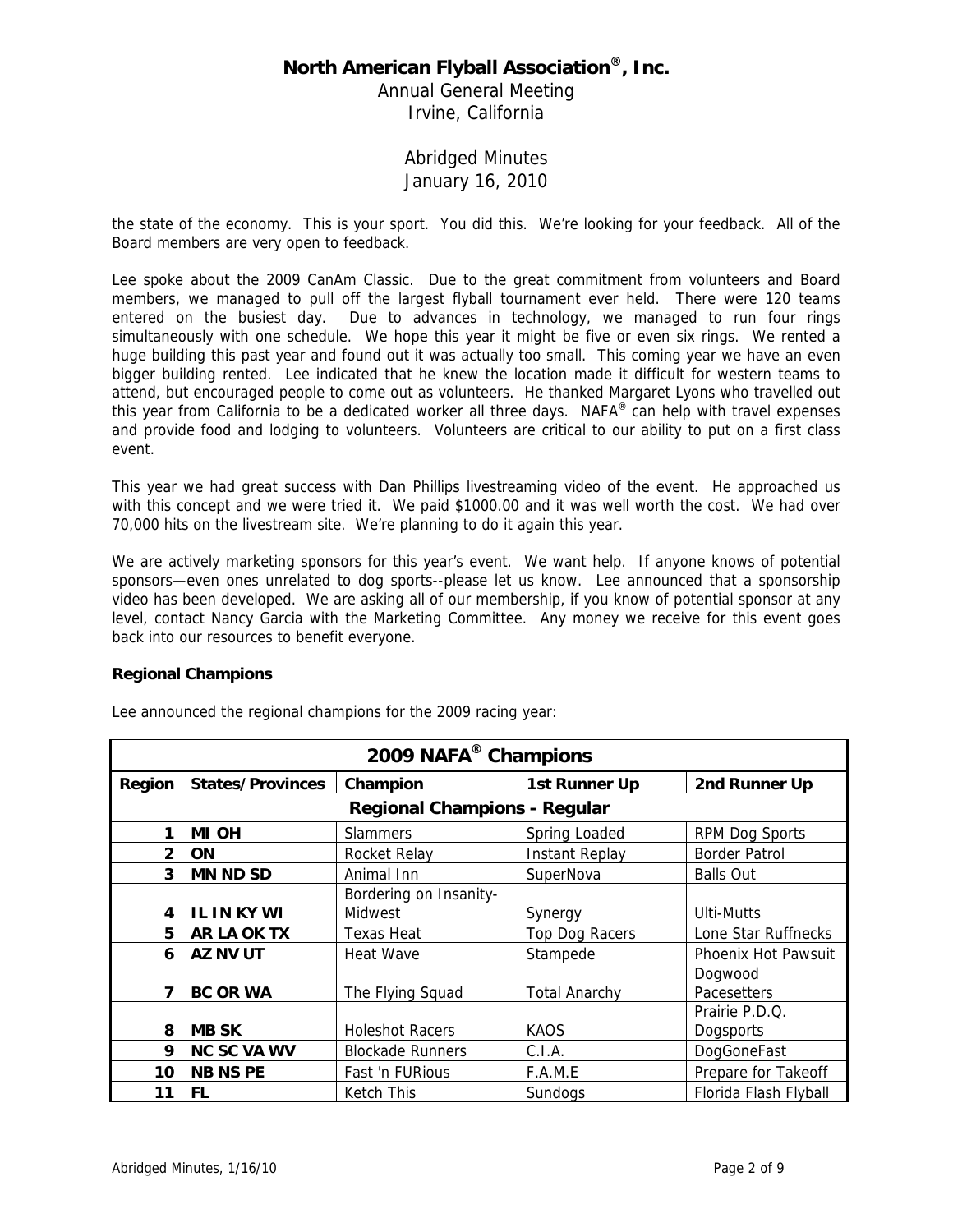Annual General Meeting Irvine, California

# Abridged Minutes January 16, 2010

| <b>Region</b>                                         | <b>States/Provinces</b> | Champion                 | 1st Runner Up           | 2nd Runner Up             |  |  |
|-------------------------------------------------------|-------------------------|--------------------------|-------------------------|---------------------------|--|--|
|                                                       |                         |                          |                         | Northern Power            |  |  |
| 12                                                    | <b>AB ID MT</b>         | Redline Dogsports        | Synergetic Surge        | Paws                      |  |  |
|                                                       | CT MA ME NH NY          |                          |                         | New England               |  |  |
| 13                                                    | <b>RIVT</b>             | <b>Ruff Enuff</b>        | <b>Canine Mutiny</b>    | Trailblazers              |  |  |
| 14                                                    | AL GA MS TN             | The Gamblers             | Music City Road Dogs    | <b>Birmingham Bandits</b> |  |  |
| 15                                                    | DE MD NJ PA             | Fur Fun                  | Hard Drive              | Revolution Flyball        |  |  |
| 16                                                    | CA                      | <b>INXS</b>              | Bark in the Park        | Turn N' Spit              |  |  |
| 18                                                    | AK                      | N/A                      |                         |                           |  |  |
|                                                       |                         |                          |                         | Denver Speed              |  |  |
| 19                                                    | <b>CO NM WY</b>         | <b>LAUNCH</b>            | D.E.O. Speedwaggin'     | Demons                    |  |  |
| 20                                                    | ON QC                   | DogZworth                | Paws on Fire            | Burnin' Rubber            |  |  |
| 21                                                    | <b>IA KS MO NE</b>      | Omaha Speedracers        | Hawkeye Hustlers        | Omaha 4-Play              |  |  |
|                                                       |                         |                          |                         |                           |  |  |
| <b>Regional Champions - Multibreed</b>                |                         |                          |                         |                           |  |  |
| 1                                                     | MI OH                   | Spring Loaded            | Fur in a Blur           | Wooferines                |  |  |
| $\overline{2}$                                        | ON                      | Extreme Chaos            | <b>Instant Replay</b>   | Rocket Relay              |  |  |
| 3                                                     | <b>MN ND SD</b>         | SuperNova                | <b>Happy Hurdlers</b>   | N/A                       |  |  |
| 4                                                     | IL IN KY WI             | All Ruffed Up            | <b>Ulti-Mutts</b>       | <b>BC Boomerangs</b>      |  |  |
| 5                                                     | <b>AR LA OK TX</b>      | N/A                      |                         |                           |  |  |
| 6                                                     | AZ NV UT                | Sedona Red Rockets       | N/A                     | N/A                       |  |  |
| 7                                                     | <b>BC OR WA</b>         | N/A                      |                         |                           |  |  |
| 8                                                     | <b>MB SK</b>            | N/A                      |                         |                           |  |  |
| 9                                                     | <b>NC SC VA WV</b>      | Go Dog Go                | DogGoneFast             | Carpe Pilam               |  |  |
| 10                                                    | <b>NB NS PE</b>         | Fast'n Furious           | Prepare for Takeoff     | F.A.M.E.                  |  |  |
|                                                       |                         |                          |                         | W.O.F.F. "Watch           |  |  |
| 11                                                    | <b>FL</b>               | Sundogs                  | Ketch This              | Our Fur Fly"              |  |  |
| 12                                                    | AB ID MT                | <b>Redline Dogsports</b> | Synergetic Surge        | N/A                       |  |  |
|                                                       | <b>CT MA ME NH NY</b>   |                          |                         |                           |  |  |
| 13                                                    | <b>RIVT</b>             | Ruff Enuff               | Infurno                 | <b>Jump Masters</b>       |  |  |
| 14                                                    | <b>AL GA MS TN</b>      | The Gamblers             | Music City Road Dogs    | <b>Birmingham Bandits</b> |  |  |
| 15                                                    | DE MD NJ PA             | Release the Hounds       | Fur Fun                 | Revolution Flyball        |  |  |
| 16                                                    | CA                      | Bark in the Park         | <b>INXS</b>             | Marin Running Riot        |  |  |
| 18                                                    | AK                      | N/A                      |                         |                           |  |  |
|                                                       |                         |                          | Rocky Mountain          |                           |  |  |
| 19                                                    | <b>CO NM WY</b>         | D.E.O. Speedwaggin'      | Flyball                 | N/A                       |  |  |
| 20                                                    | ON QC                   | DogZworth                | <b>Hot Diggity Dogs</b> | N/A                       |  |  |
| 21                                                    | <b>IA KS MO NE</b>      | Omaha Speedracers        | Skidmarkz               | N/A                       |  |  |
| NAFA <sup>®</sup> Champion Regular - Slammers         |                         |                          |                         |                           |  |  |
| NAFA <sup>®</sup> Champion Multibreed - Spring Loaded |                         |                          |                         |                           |  |  |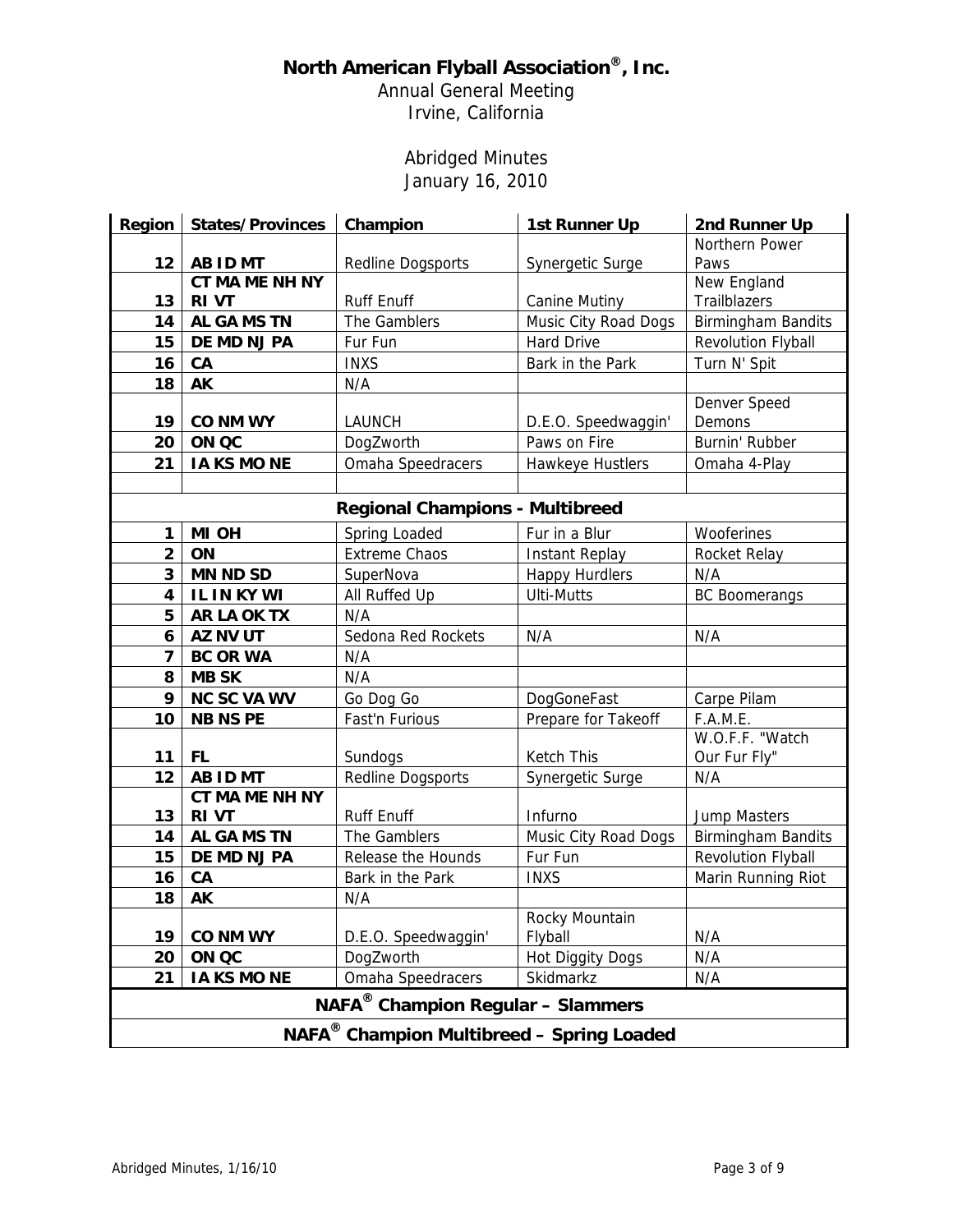Annual General Meeting Irvine, California

> Abridged Minutes January 16, 2010

#### **Statistics**

Lee continued Sam Ford's trival pursuits tradition of giving a prize bottle of wine to the person in attendance who could get the closest answer without going over. The trivia question this year was:

"How many points were earned at the NAFA® CanAm Classic event this past October in Indianapolis?"

While guests were recording their answers, Lee reviewed some of the organization's statistics for the 2009 racing year.

- 352 events hosted in 41 states and provinces hosted by 137 different Clubs
- Same number of events as previous year (exactly)
- 8678 teams raced in these events from 371 different Clubs
	- o 5149 teams raced in Regular
	- o 943 in Multibreed
	- o 327 in Vets
	- o 2243 in Open
	- o rest in misc classes
- 6258 new titles were earned during the racing year by 3462 different dogs
- 14,827,674 points were earned during the racing year by dogs from 158 different breeds (one breed being mix)
- 1118 new dogs registered

Lee announced the answer to the trivia question: 340,572 points

Those points were earned by 607 different dogs who raced and earned points at the CanAm Classic.

The winner was Disa Prince with an answer of 240,000.

#### **Questions**

Lee opened the floor for questions.

Steve O'Donnell of the Bay Racers Flyball Club asked about profit and loss at CanAm.

Lee responded that the exact figures would be in the Board meeting minutes, but that the rough figure was approximately a \$9,000.00 loss. Included in that number is about \$4,800.00 in one-time expenses for things such as backstops. Lee also indicated that we are hoping to have sponsors next year. The new building for this year is 4 acres under one roof. A survey of competitors indicated the event was a big success, but one need expressed was more space for crating. Not an issue with new building. The survey gave us some valuable feedback and suggestions for this year.

Steve expressed his congratulations to Lee and the Board for a successful event. He said it seemed to be a very favorable outcome. Lee indicated that Board members worked incredibly hard and put in unimaginable hours. Leerie was in charge of volunteers. Nancy put together all the awards. Karen ran the table and did all the scoring. Leerie helped run the score table and coordinate the rings. Dana coordinated judges and relief judges. Dale helped with scoring, scheduling, and ring coordination. Scott relief-judged. Dale and Karen used their optimizer program to work on the schedule. He commended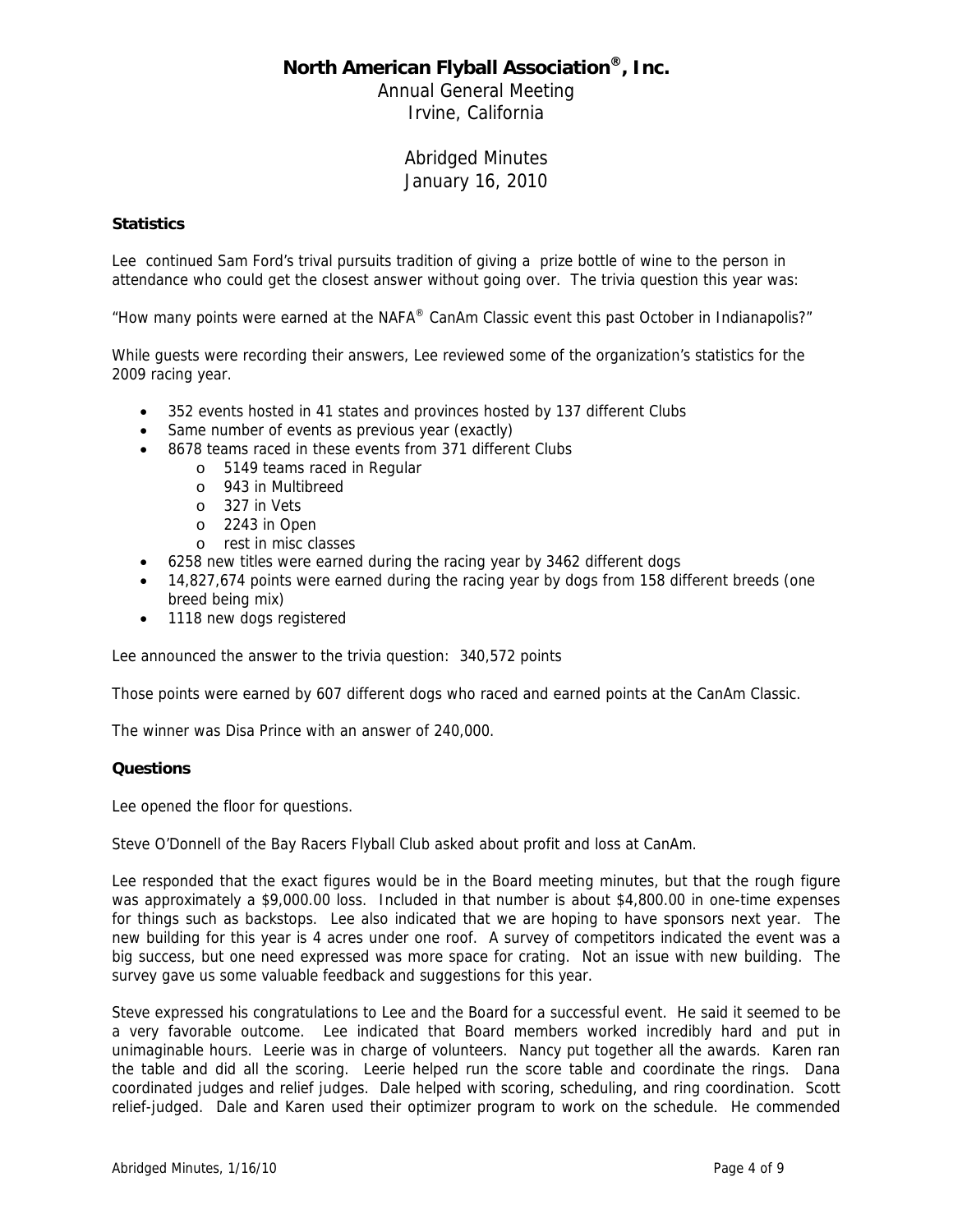Annual General Meeting Irvine, California

### Abridged Minutes January 16, 2010

their new optimizer program in that it allow regions to keep their unique flavor (formats the same, etc), but goes through and treats all clubs equally. They are trying to use the software on as many schedules as possible to see what tweaking needs to be done. The more clubs that use it, the better it will get.

Lee also mentioned that if anyone has suggestions for vendors for the CanAm Classic to let us know. This year, we realized that we had no dog food or treat vendors. We have great statistics for the 2009 event to encourage more vendors this year.

Lynnea Gillett from INXS asked about a definition for training in the ring. She expressed concern that there are no clarifications or guidelines for that rule. Lee suggested that she submit her request to the Rules Committee for review. He expressed that to cover all possible scenarios would be impossible and would make the rulebook unbearably long, but that she should contact the Rules Committee regarding her ideas. Dana invited Lynnea to send her an email with her suggestions and the Rules Committee would consider them.

There were no other questions.

#### **Election Results**

Lee announced that 1126 ballots were returned for a total of 58.65% of those issued. 11 paper ballots were submitted.

Board of Directors: (three positions)

Karen Oleson – 899 votes Leerie Jenkins – 750 votes Dana Nichols – 747 votes Ruth VanWert – 308 votes Zac Chernik – 285 votes

Clyde Moore Hall of Fame: (up to two inductees, requires at least 35%)

Radar (Border Collie) – 542 votes, 48.13% Morgan (Great Dane) – 481 votes, 42.72% Shadow (Mix) – 327 votes, 29.04% Klondike (Staffordshire Bull Terrier) – 263, 23.36% Roxanne (Border Collie) – 125, 11.10%

#### Regional MVPs:

Region 1: Dylan (Australian Cattle Dog) Region 2: Trav (Belgian Malinois) Region 3: Fizz (Mix) Region 4: Sydney (Australian Shepherd) Region 5: Georgia (Border Collie) Region 6: Penny (Entlebucher Mountain Dog)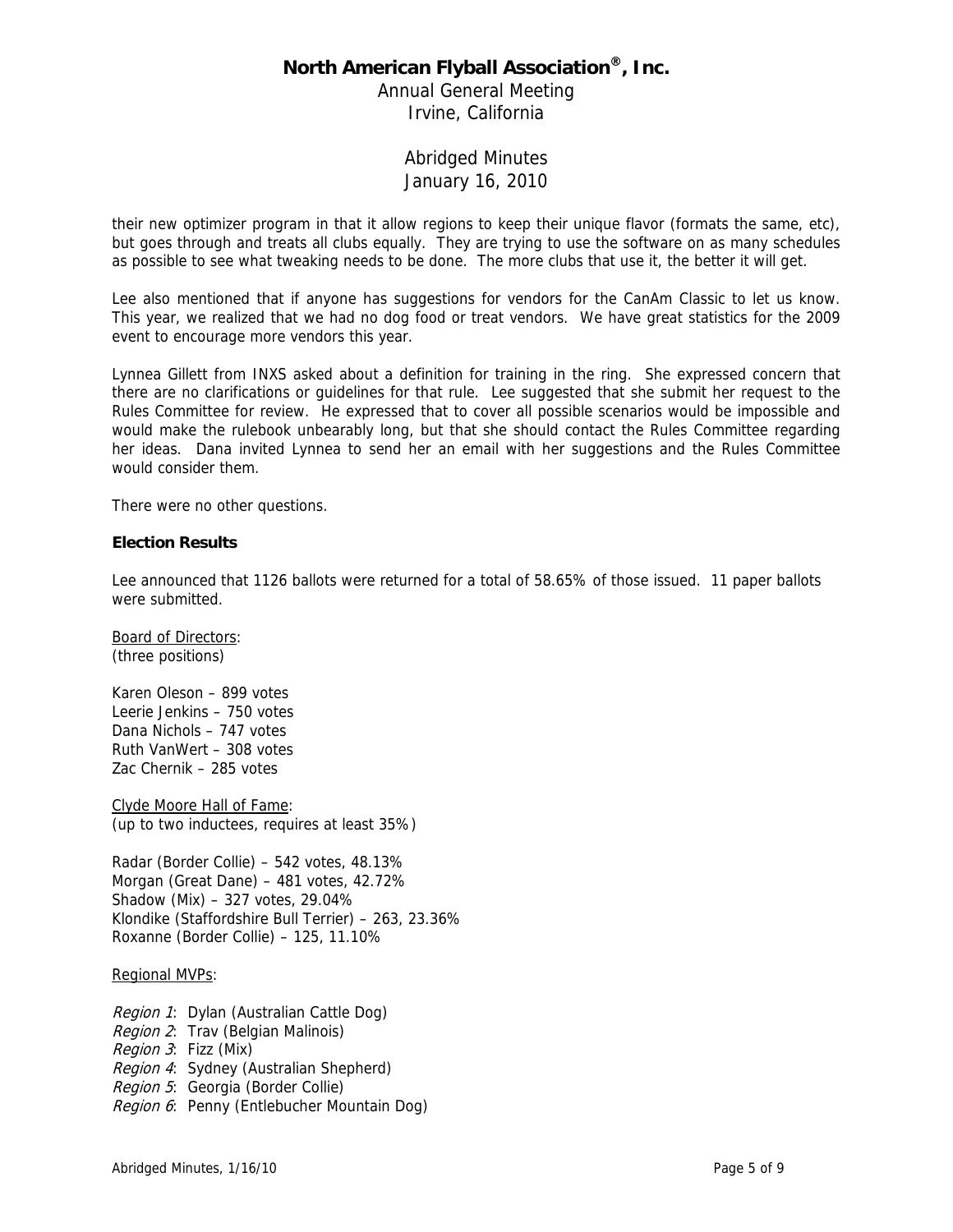Annual General Meeting Irvine, California

> Abridged Minutes January 16, 2010

Region 7: Brandi (Australian Shepherd) Region 8: Argente (Weimaraner) Region 9: Rufus (Mix) Region 10: Static (Mix) Region 11: Loki (Belgian Malinois) Region 12: Kaos (German Shepherd Dog) Region 13: Loki (German Shorthaired Pointer) Region 14: Bailey (American Eskimo) Region 15: Salty (Australian Shepherd) Region 16: Fromage (Belgian Malinois) Region 18: Willoughby (American Pit Bull Terrier) Region 19: Cassi (Border Collie) Region 21: Scooby (Border Collie)

Full election results are attached to these minutes.

Lee also told those in attendance about the new NAFA News yahoogroup. Subscribers will receive updates about NAFA® changes and reminders.

Dave Gillett thanked the Board for all of their hard work. He also announced that Sunday's schedule was prepared using Dale and Karen's optimizer program. He wanted to get feedback. Dale and Karen indicated feedback could be sent to them. Their program tries to err on the side of making teams have a bigger break, rather than clubs. All clubs are treated equally through mathematic equations. They encouraged everyone to treat it with an open mind and see how it worked.

Lee recessed the meeting for election of officers for the Board of Directors at 8:33 PM PST.

Lee reconvened the meeting at 9:14 PM PST.

#### **Election of Board Officers**

Lee moved we enter Executive Session for election of officers.

The Board entered Executive Session at 9:14 PM

The Board exited Executive Session at 9:20 PM PST.

The following officers were elected:

Chair – Leerie Jenkins Vice Chair – Dale Smith Treasurer – Nancy Garcia Secretary – Dana Nichols

There was a discussion about publishing vote returns.

Leerie & Lee both expressed their expectation of working well together.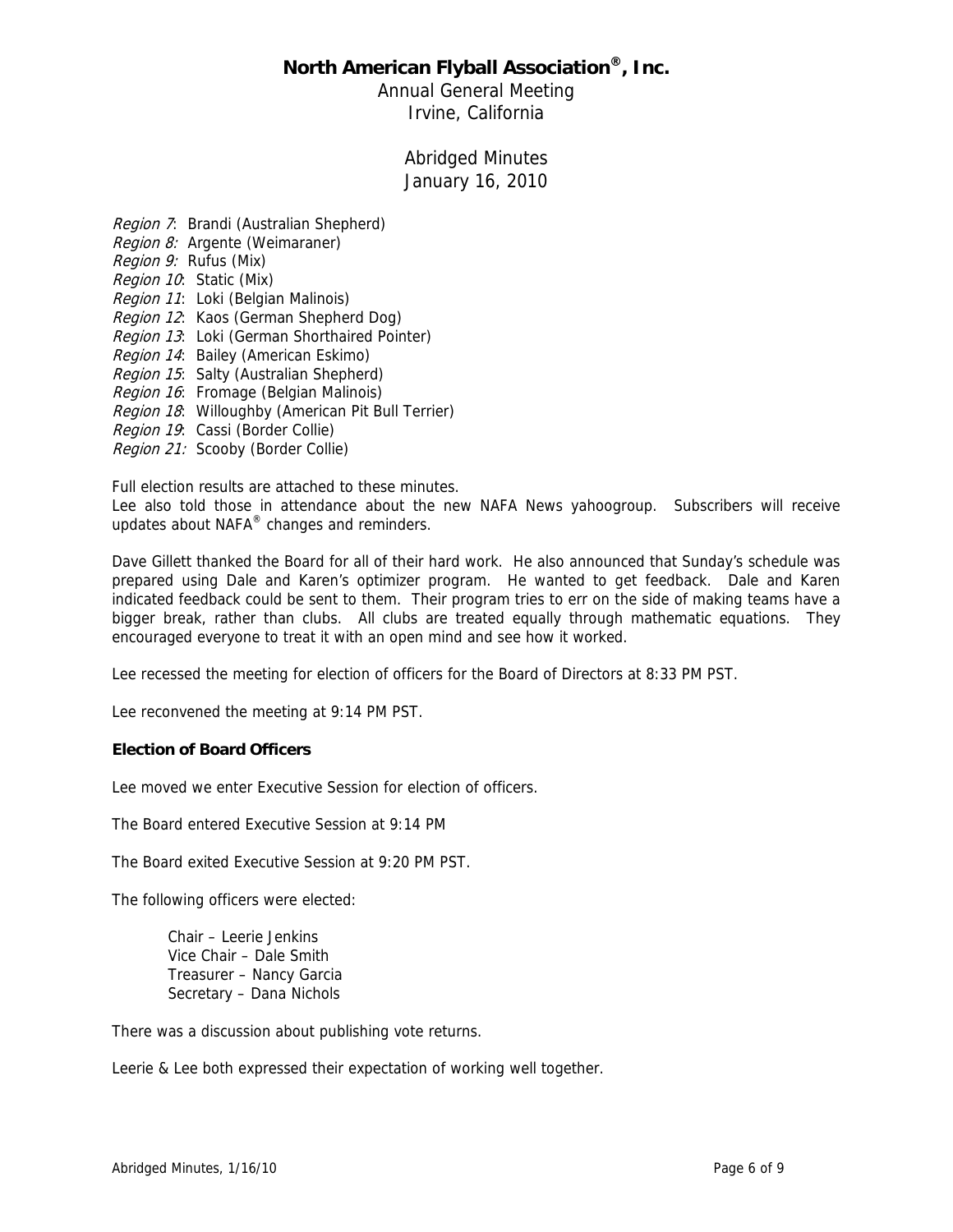Annual General Meeting Irvine, California

### Abridged Minutes January 16, 2010

#### **Future meeting dates and locations**

There was discussion regarding a spring meeting date. It was decided to hold the meeting in Indianapolis, IN to allow Board members to view the new Can-Am building. After discussion, May 8, 2010 was agreed upon. Nancy will contact hotels. Several hotels had contacted us with requests to be the host hotel for our event. Many of the workers from the event surveyed indicated they would rather have a shuttle from the hotel to the event site if available. Nancy indicated one hotel did have a shuttle to the fairgrounds.

• The spring meeting will be held May 8, 2010 in Indianapolis, IN.

There was discussion about dates and locations for the summer meeting. Members agreed on August 7, 2010 in Las Vegas. Kris will make arrangements.

The summer meeting will be held August 7, 2010 in Las Vegas, NV.

#### **Rule modifications**

Karen went through the rulebook today to determine what rules needed to be modified to eliminate mailing of results when tournaments are scored electronically.

Her recommendations were as follows:

She suggested we modify the tournament sanctioning secretary responsibilities as follows:

### **Section 1.2 – Tournament Sanctioning Secretary**

The Tournament Sanctioning Secretary is appointed by the Executive Director and is responsible for:

(i) The sanctioning of NAFA® tournaments,

(ii) Confirmation of sanctioning,

(iii)Confirmation of receipt of certificate of additional insured.

Dana thanked Karen for her work and moved to accept the language. Alisa seconded. The motion passed unanimously.

Karen presented proposed modifications to tournament hosting requirements in Section 6.2:

# **CHAPTER 6 – HOSTING A NAFA® SANCTIONED EVENT**

### **Section 6.1 – Requirements**

- (m) The following items will be sent to NAFA® within 14 days after the tournament:
	- (i) When results are not submitted electronically:
		- (a.) A recording fee of \$25.00 (US funds) per scored team.
		- (b.) original time-sheets (NAFA® Form C.2);
		- (c). completed Jump Heights Form (NAFA® Form C.9);
		- (d.) completed Tournament Results Form (NAFA® Form C.6).
		- (e.) if applicable, any statements with respect to conduct prejudicial to the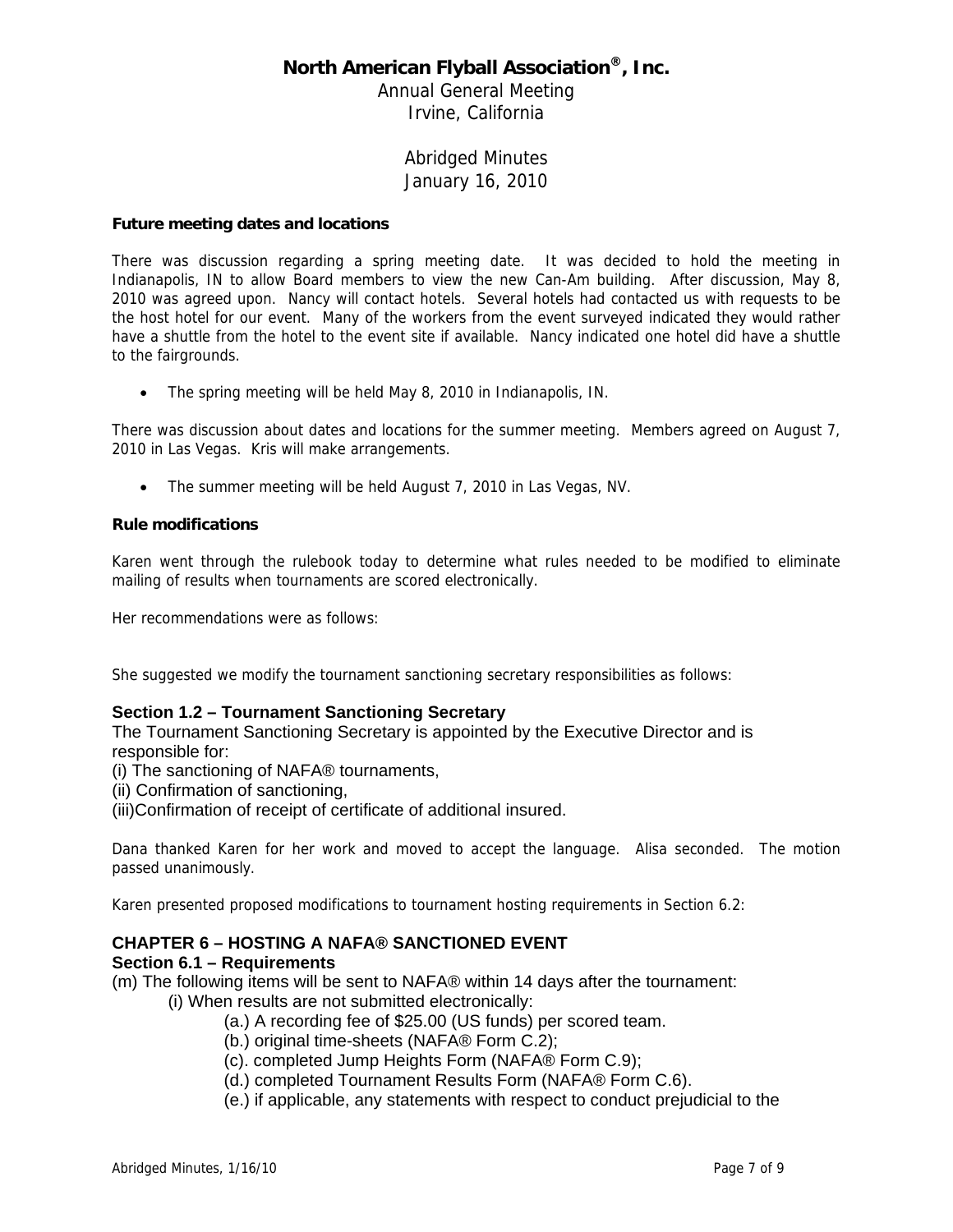Annual General Meeting Irvine, California

> Abridged Minutes January 16, 2010

sport of NAFA® Flyball;

(f.) if applicable, any protest(s).

(ii)When results are submitted electronically:

- (a.) A recording fee of \$20.00 (US funds) per scored team. Electronically filed data shall meet the criteria established by NAFA®. When multiple tournaments hosted by the same club occur on successive days, the fee is \$20.00 USD for the tournament with the largest entry and \$10.00 USD per team for each additional tournament;
- (b.) original time-sheets (NAFA® Form C.2);
- (c). completed Jump Heights Form (NAFA® Form C.9);
- (d.) completed Tournament Results Form (NAFA® Form C.6);
- (e.) if applicable, any statements with respect to conduct prejudicial to the sport of Flyball;
- (f.) if applicable, any protest(s).
- (iii) Original C.2 (timesheets) must be retained by the host club for at least 1 year following the tournament.

Dana moved to modify the language as suggested. Leerie seconded.

Kris suggested amending the motion to make the language in the electronic and manual results more parallel.

Karen modified her proposal to:

# **CHAPTER 6 – HOSTING A NAFA® SANCTIONED EVENT**

### **Section 6.1 – Requirements**

- (m) The Host club shall submit fees and paperwork within 14 days of the tournament.
	- (i) If results are submitted electronically:
		- (a.) A recording fee of \$20.00 (US funds) per scored team. Electronically filed data shall meet the criteria established by NAFA®. When multiple tournaments hosted by the same club occur on successive days, the fee is \$20.00 USD for the tournament with the largest entry and \$10.00 USD per team for each additional tournament;
		- (b) Original C.2 (timesheets) must be retained by the host club for at least 1 year following the tournament.
		- (c). completed Jump Heights Form (NAFA® Form C.9);
		- (d.) completed Tournament Results Form (NAFA® Form C.6);
		- (e.) if applicable, any statements with respect to conduct prejudicial to the sport of NAFA® Flyball;
		- (f.) if applicable, any protest(s).
		- (ii) If results are not submitted electronically:
			- (a.) A recording fee of \$25.00 (US funds) per scored team.
			- (b.) original time-sheets (NAFA® Form C.2);
			- (c). completed Jump Heights Form (NAFA® Form C.9);
			- (d.) completed Tournament Results Form (NAFA® Form C.6).